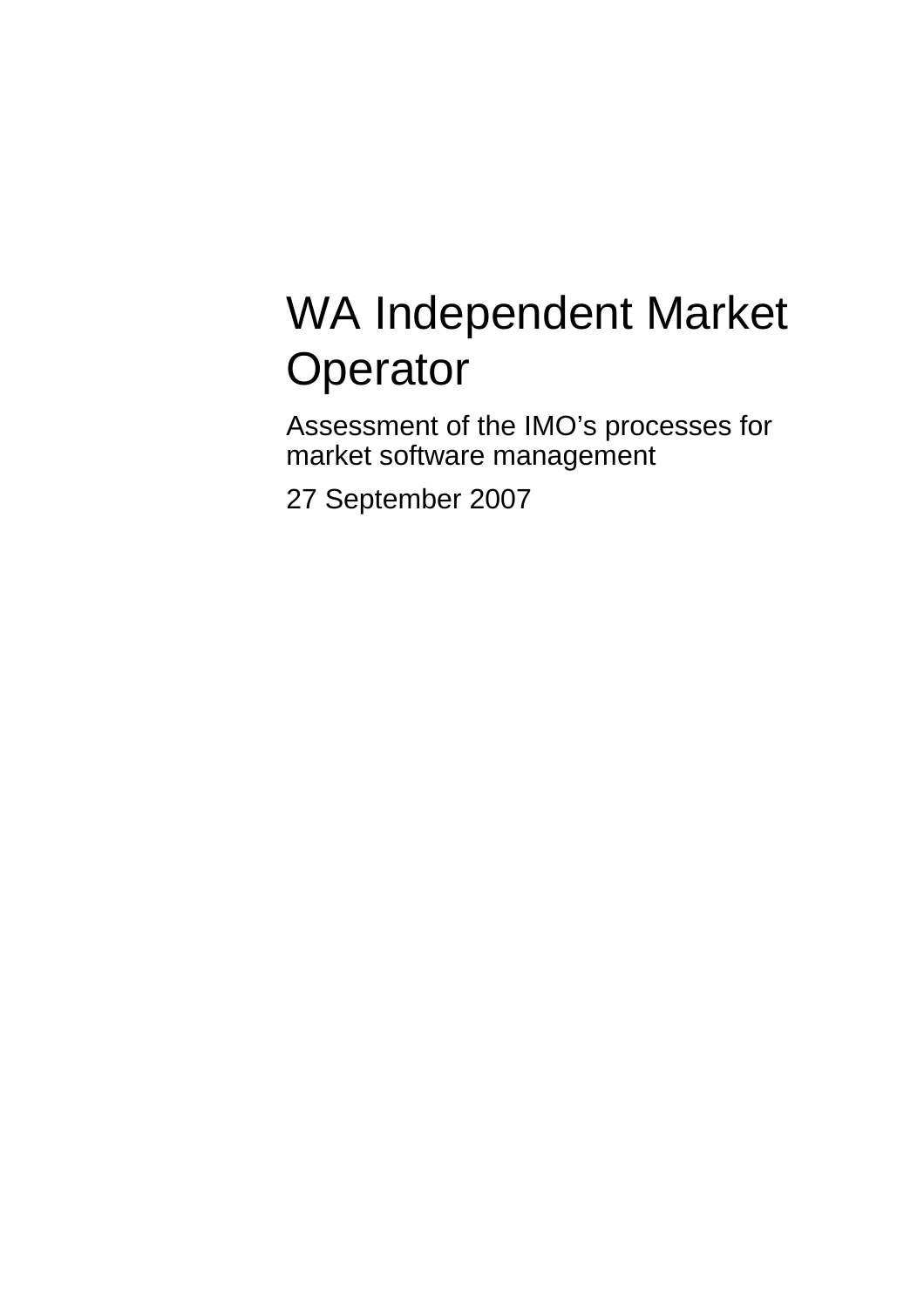# WA Independent Market **Operator**

Assessment of the IMO's processes for market software management

27 September 2007

© PA Knowledge Limited 2007

Prepared by:

PA Consulting Group PO Box 1659 Lambton Quay **Wellington** Tel: +64 4 499 9053 Fax: +64 4 473 1630 www.paconsulting.com

Version: 1.0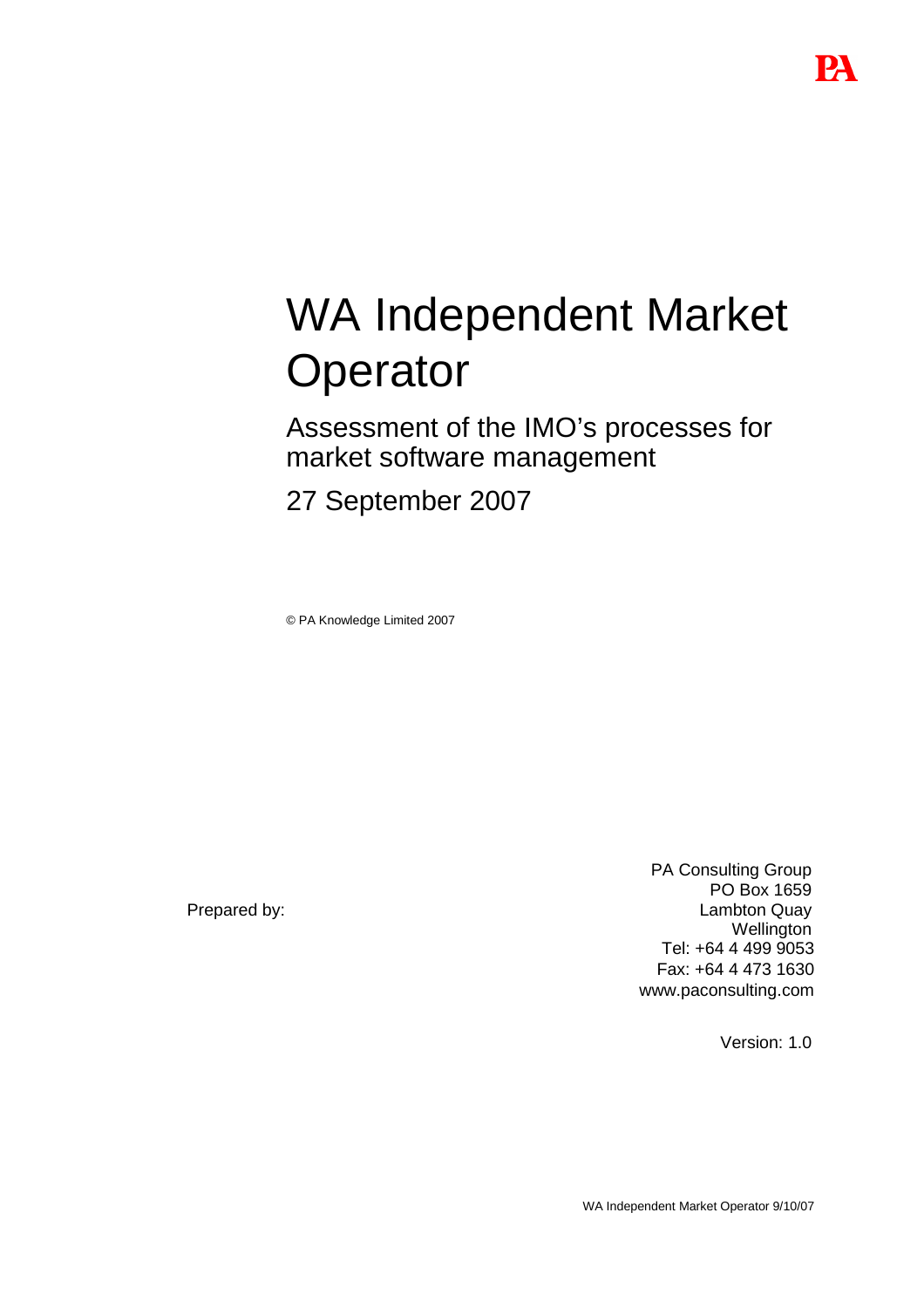

## **TABLE OF CONTENTS**

| 1. | <b>Introduction</b>                              |                                                   |         |
|----|--------------------------------------------------|---------------------------------------------------|---------|
|    | 1.1                                              | Scope of the market audit                         | $1 - 1$ |
|    | 1.2                                              | Market audit process                              | $1 - 1$ |
| 2. | Assessment of the software management procedures |                                                   |         |
|    | 21                                               | Documentation                                     | $2 - 1$ |
|    | 2.2                                              | IMO compliance with the market rules and industry |         |
|    |                                                  | practice                                          | $2 - 1$ |
|    | 2.3                                              | Opinion                                           | $2 - 3$ |
|    |                                                  |                                                   |         |

## **Appendices**

|  |  |  | APPENDIX A: Independent testing of software modifications | A-1 |
|--|--|--|-----------------------------------------------------------|-----|
|--|--|--|-----------------------------------------------------------|-----|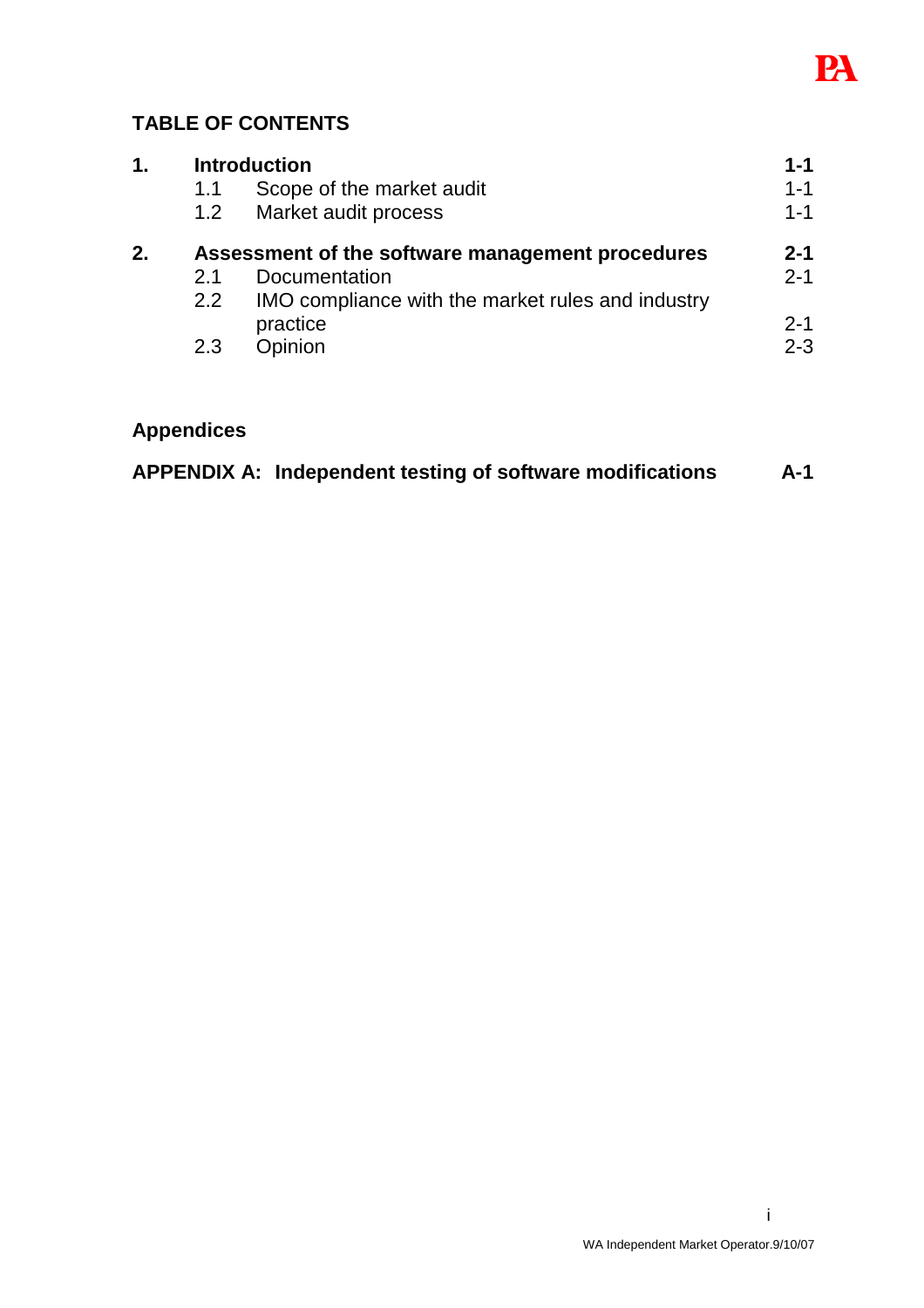

#### **1. INTRODUCTION**

The document sets out the results of the market audit by PA Consulting Group in carrying out its assessment of the IMO's processes for software management.

#### **1.1 SCOPE OF THE MARKET AUDIT**

This market audit has been carried out under Market Rule 2.14.3 (c) which requires that:

The IMO must ensure that the Market Auditor carries out the audits of such matters as the IMO considers appropriate, which must include:

(a) the compliance of the IMO's internal procedures and business processes with the Market Rules;

- (b) the IMO's compliance with the Market Rules and Market Procedures;
- (c) the IMO's market software systems and processes for software management.

#### **1.2 MARKET AUDIT PROCESS**

In conducting the market audit on the compliance of the IMO's market software systems and processes for software management with the Market Rules, PA has:

- Examined the procedures developed by the IMO for the management and control of changes, etc to its market software resources to determine whether those procedures comply with both the Market Rules and good industry practice given the nature of the IMO's business, and
- Examined evidence to support the appropriate use of those procedures.

There are limitations to any external audit. Audits are not an absolute guarantee of the truth or reliability of agency information or the effectiveness of internal controls. They may not identify all matters of significance. This is because external audit techniques involve:

- Professional judgement as to "good industry and market operational practice"
- Use of sample testing
- Assessment of the effectiveness of internal control structures and
- Assessment of risk.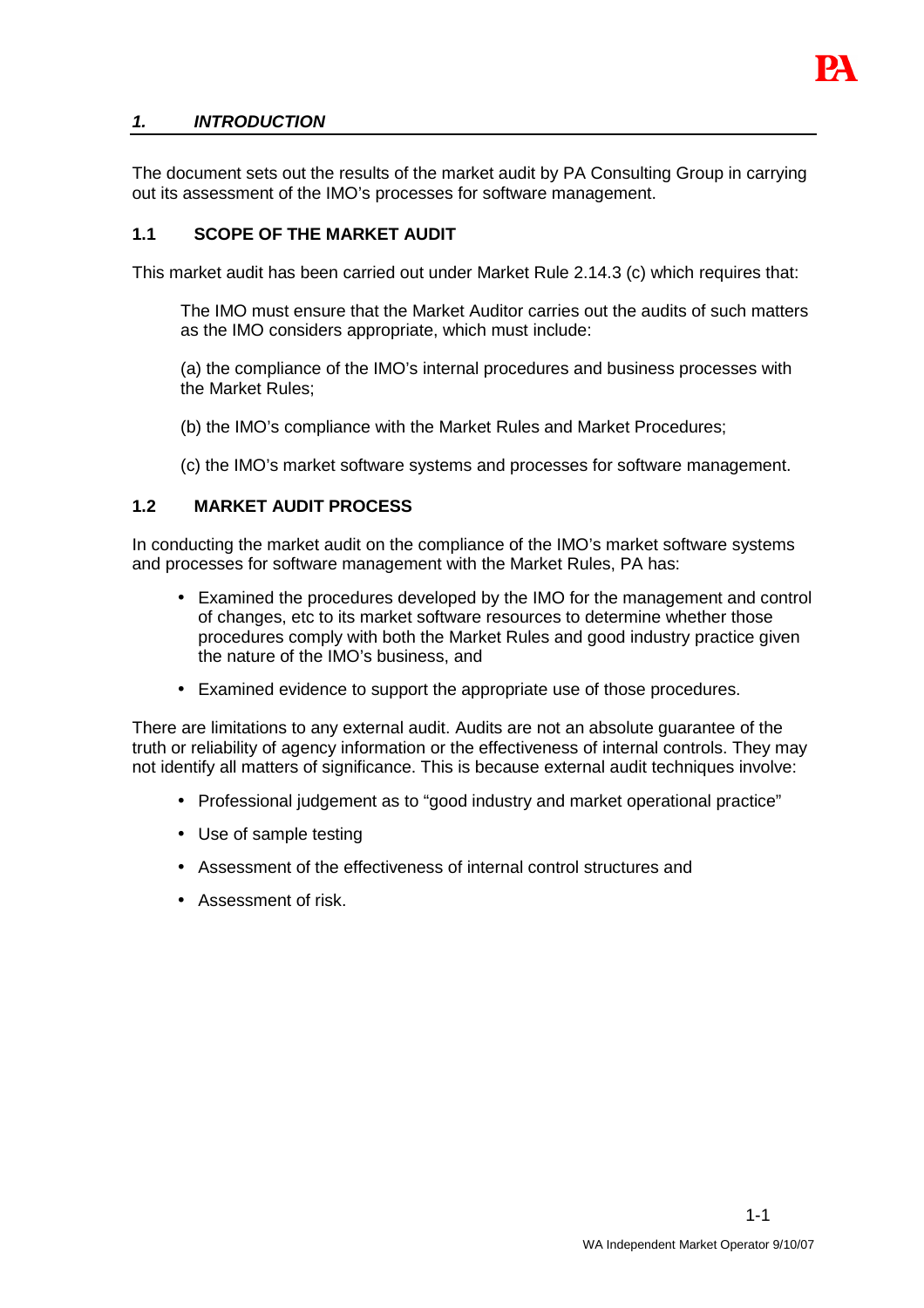

#### **2. ASSESSMENT OF THE SOFTWARE MANAGEMENT PROCEDURES**

#### **2.1 DOCUMENTATION**

Management of the market software in an appropriate manner by the IMO given the nature of the business risk to both the IMO and the Western Australia Electricity Market is essential and is recognised as such by the IMO.

Although there are no relevant Market Procedures relating to this subject, there are three Internal Procedures

- Internal Procedure: Change Management Procedure
- Internal Procedure: IMO Change Management and Testing
- Internal Procedure: Release Management (draft).

#### **2.2 IMO COMPLIANCE WITH THE MARKET RULES AND INDUSTRY PRACTICE**

#### **2.2.1 Procedures**

The requirements set out in Market Rule 2.36.1 are:

Where the IMO uses software systems in the Reserve Capacity Auction, STEM Auction or settlement processes, it must:

(a) maintain a record of which version of software was used in producing each set of results, and maintain records of the details of the differences between each version and the reasons for the changes between versions;

(b) maintain each version of the software in a state where results produced with that version can be reproduced for a period of at least 1 year from the release date of the last results produced with that version;

(c) ensure that appropriate testing of new software versions is conducted;

(d) ensure that any versions of the software used by the IMO have been certified as being in compliance with the Market Rules by an independent auditor;

(e) require vendors of software audited in accordance with clause (d) to make available to Rule Participants explicit documentation.

Examination of the procedures set out in the three Internal Procedures above shows that the procedures conform generally to good industry practice as demonstrated by other electricity market operators and, if followed, will comply with the requirements.

In particular:

- With respect to item (a) above, the IMO maintains a record of all versions of market software used together with their dates in service, details of the differences between each version and the reasons for the changes between versions.
- With respect to item (b) above, the IMO is able to roll back versions of the market software by re-installing previous versions of the software and a restore of the database backup to the point before the implementation of the version.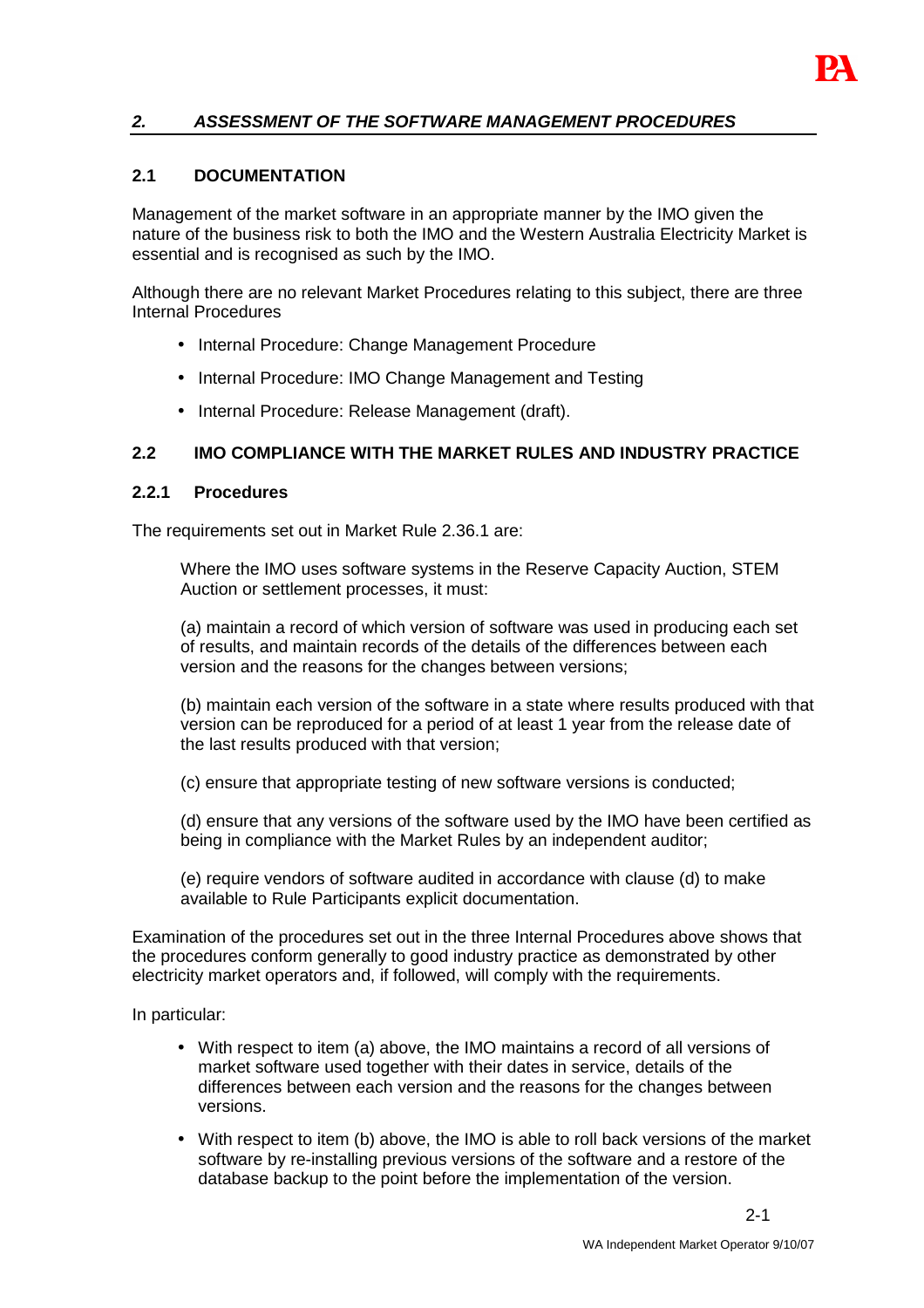

- With respect to item (c) above, the IMO tests all new releases of the market software prior to their being placed in service.
- With respect to item (d) above, the IMO has a policy of having an independent auditor test and certify the market software at six monthly intervals. PA accept that this does comply with section 2.36.1(d), although we shall make further comment on this point below
- With respect to item (e) above, the IMO provides documentation on the functionality of the market software and the IMO is also provided with copies of the release notes provided by the vendors. Given the degree of confidentiality over the software imposed by the vendors, PA accepts that the degree to which the IMO provides documentation is sufficient for compliance with this Market Rule.

### **2.2.2 IMO compliance with good industry practice**

Our opinion as to good industry practice is not required by the Market Rules. However, in the course of our audit, we made some observations which may be to the benefit of both the IMO and the Rule Participants.

Firstly, we note that the IMO is a new organisation which has spent the past twelve months not only running the electricity market but also bedding down procedures to ensure its efficient and secure operation. Secondly, we have noted above that the software management procedures used by the IMO generally conform to good industry practice and that they comply with the requirements of the market rules.

#### a. RELEASE SIGN-OFF RECORDS

Although formal procedures have been prepared and are understood to be followed, the small number of staff in the IMO, with the same staff carrying out most of the software management and testing, means that some aspects of the formal tracking and recording of the actions required by the procedures has not been put in place. The IMO currently relies upon the notes and actions recorded in its Release Management System to create an audit trail of who did what and when. The IMO has indicated that it will continue to review its internal procedures and processes. For example, the IMO has indicated that it plans to implement a formal release sign-off form to complement the approvals currently issued through the Release Management System.

Given the small size of the office, together with the use of the Release Management System to manage the changes and upgrades to software, a formal check list might appear to be a bureaucratic extravagance. However, PA believes that the use of a formal sign-off record will have benefits to the IMO and, by extension, to the market.

Such a record will greatly simplify the annual market audit in that there will be a formal audit trail available for all changes to the market software that indicates

- what was done,
- why it was done,
- when it was done, and
- who authorised it.

All of this information is currently present in the Release Management System but not in a readily accessible form. Similarly, such a record will provide an explicit version control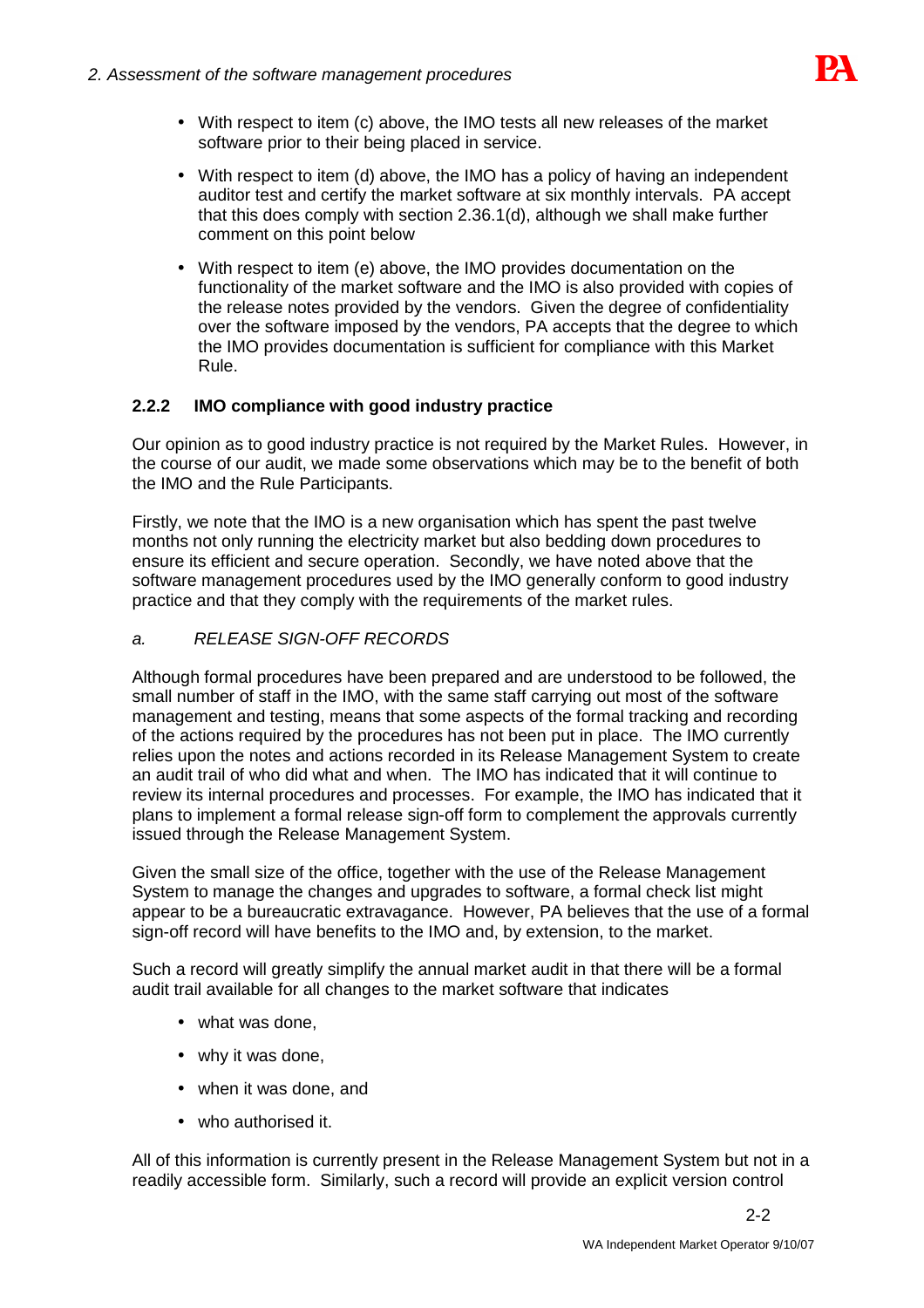

mechanism as each version of the software that has been installed will have its own record. The present system complies with the requirements of the Market Rules but could be made more robust.

Besides simplifying the annual audit process, should problems be found later with the software, there will then be an explicit audit trail available to help back track what went wrong.

The present system does comply with the requirements of the Market Rules but could usefully be made more robust.

### b. MARKET SOFTWARE AUDITING BEFORE ENTRY TO SERVICE

Market Rule 2.14.3 (c) requires that the Market Auditor carry out audits of the IMO's market software systems. In principle, this must be done once a year as part of the Market Audit; in practice the IMO has such an audit done at six-monthly intervals.

However, this exposes the IMO to the possibility that market software could be changed, for whatever reason, after a market audit and that the new software not be audited until some months later. This could raise a commercial risk if that software were then found to be defective.

Elsewhere, many electricity markets have all market software independently tested and certified before the software goes into service, although it must be acknowledged that this is not a universal practice with some markets never having their market software independently verified. Should the IMO decide to follow the practice of testing and certification prior to software being placed in service, we have indicated in the present IMO software change control process below, with the insertion in red, of points at which the Market Software Auditor might be involved.

The first point allows the auditor to express an opinion as to whether further involvement is required.

The second point is where, if required, the market software auditor would independently test the software and provide certification. The Market Rules prescribe that this would be required where changes to the software could have a material effect on the prices or quantities resulting from the use of the software.

Nevertheless, we accept that the decision as to when to have market software independently tested, provided is it at least annually so as to comply with Market Rule 2.14.3 (c), is a position on risk management for the IMO to take.

#### **2.3 OPINION**

The software management processes employed by the IMO, as documented, comply with the requirements of the Market Rules.

We have noted two areas in which the IMO might improve its procedures so as to provide a more robust software management environment.